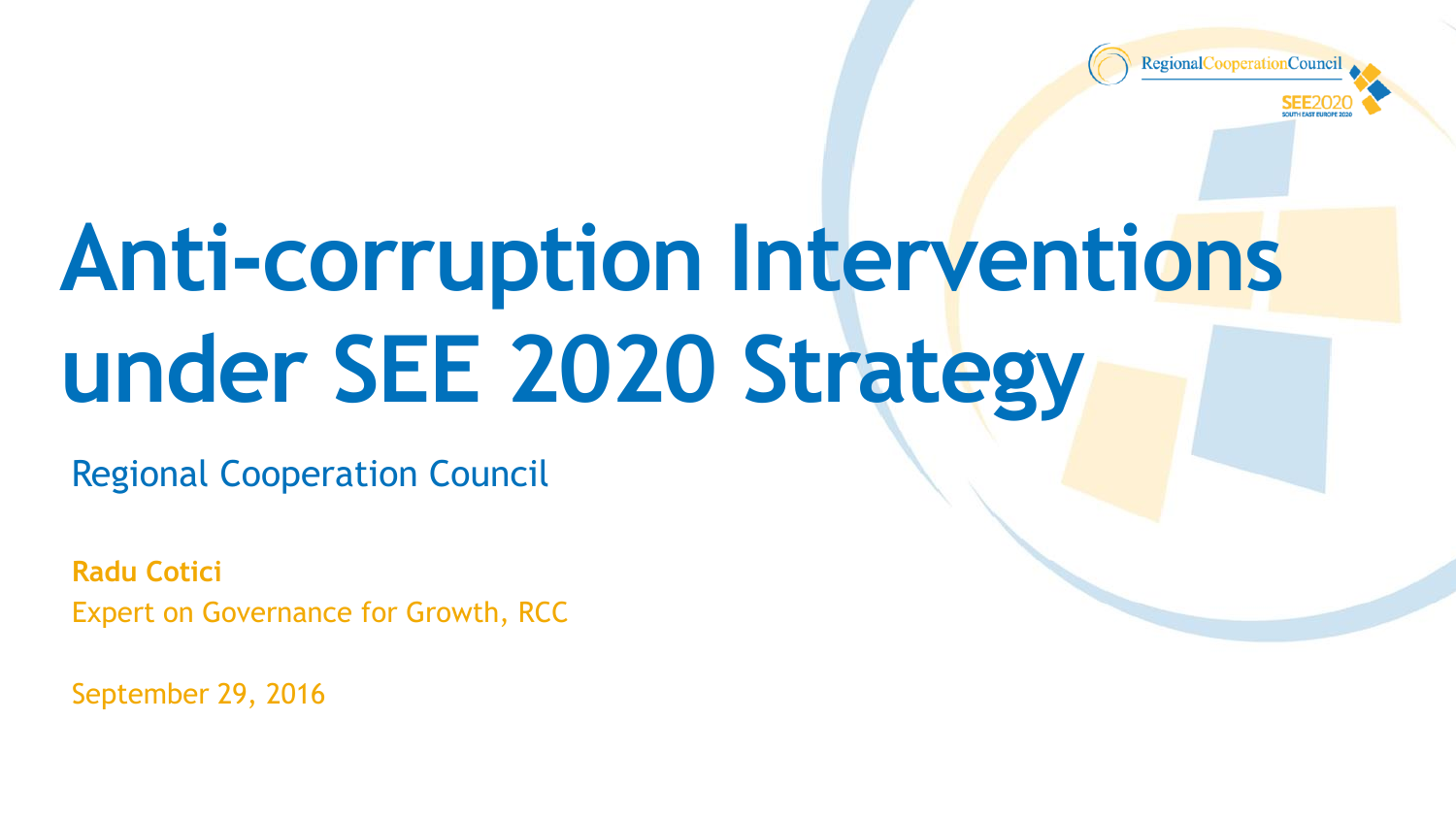# Good. Better. Regional.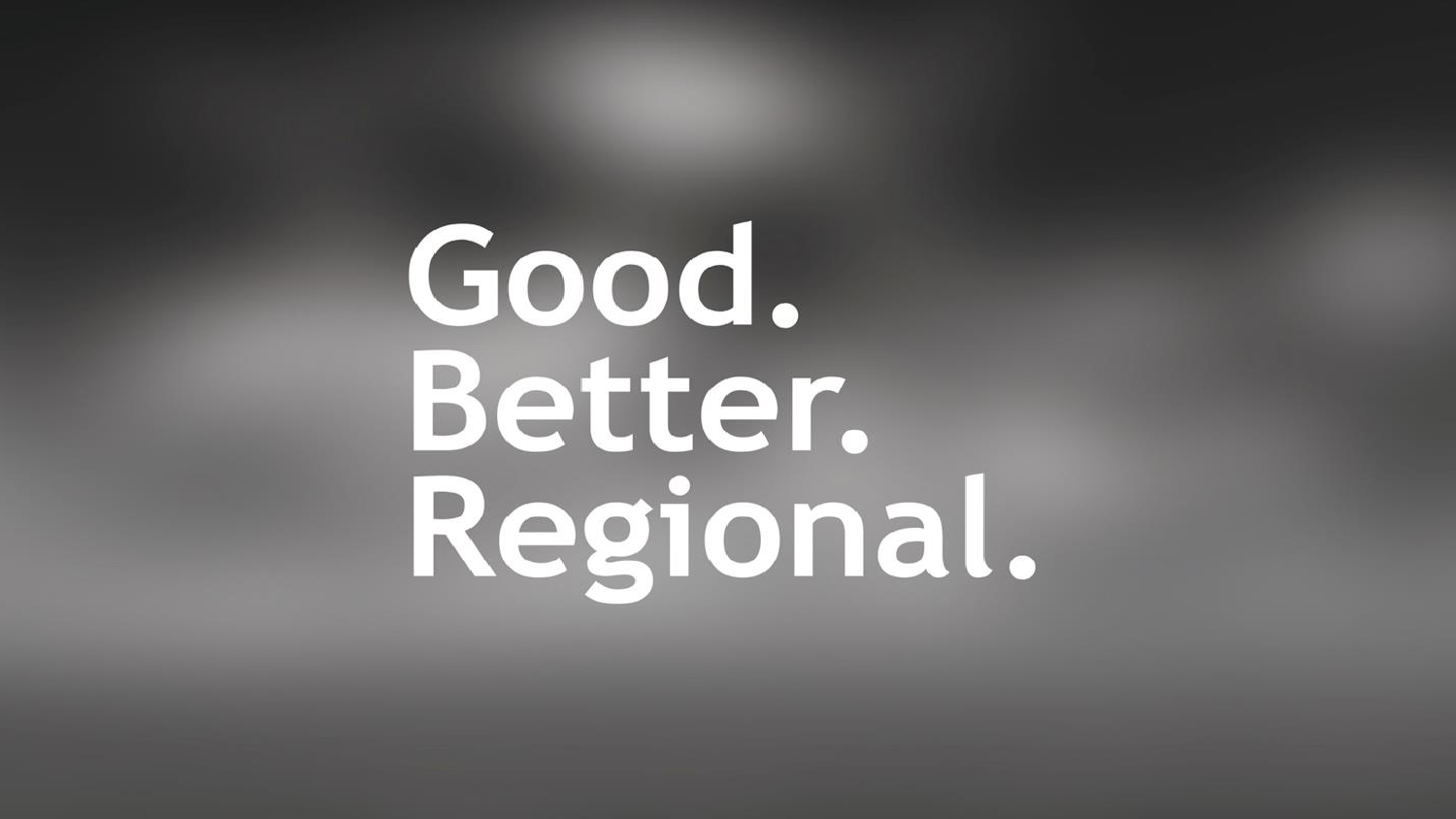#### RCC'S BALKAN BAROMETER 2016

The people in South East Europe say the MOST IMPORTANT problems of our economies are:

Regional

Council .

RegionalCooperationCouncil

SEE2020

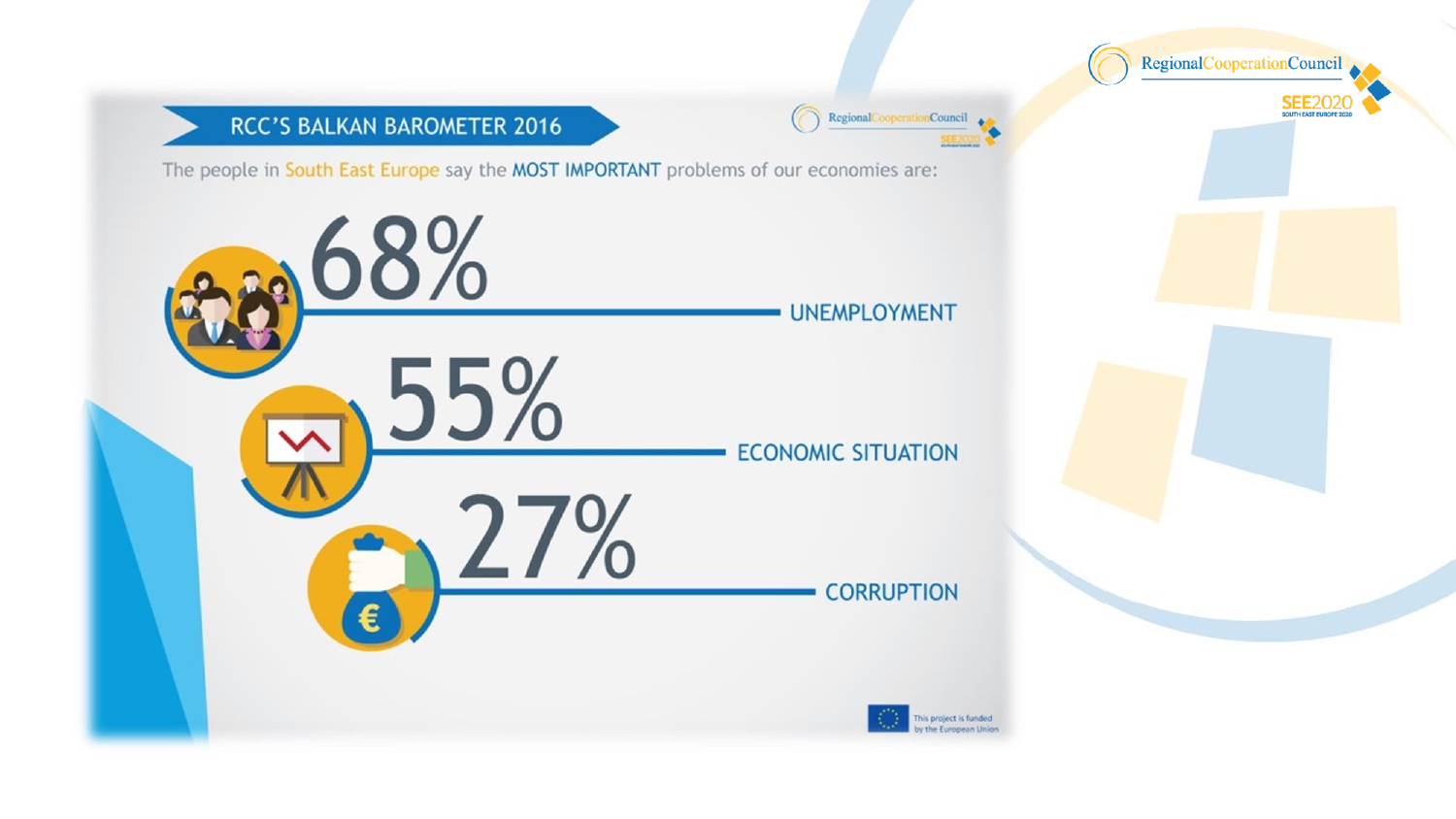## **Do you agree that your gov-t fights effectively against corruption?**





10%

 $0%$ 



RegionalCooperationCouncil

**SEE2020** SOUTH EAST EUROPE 2020

**EU 27**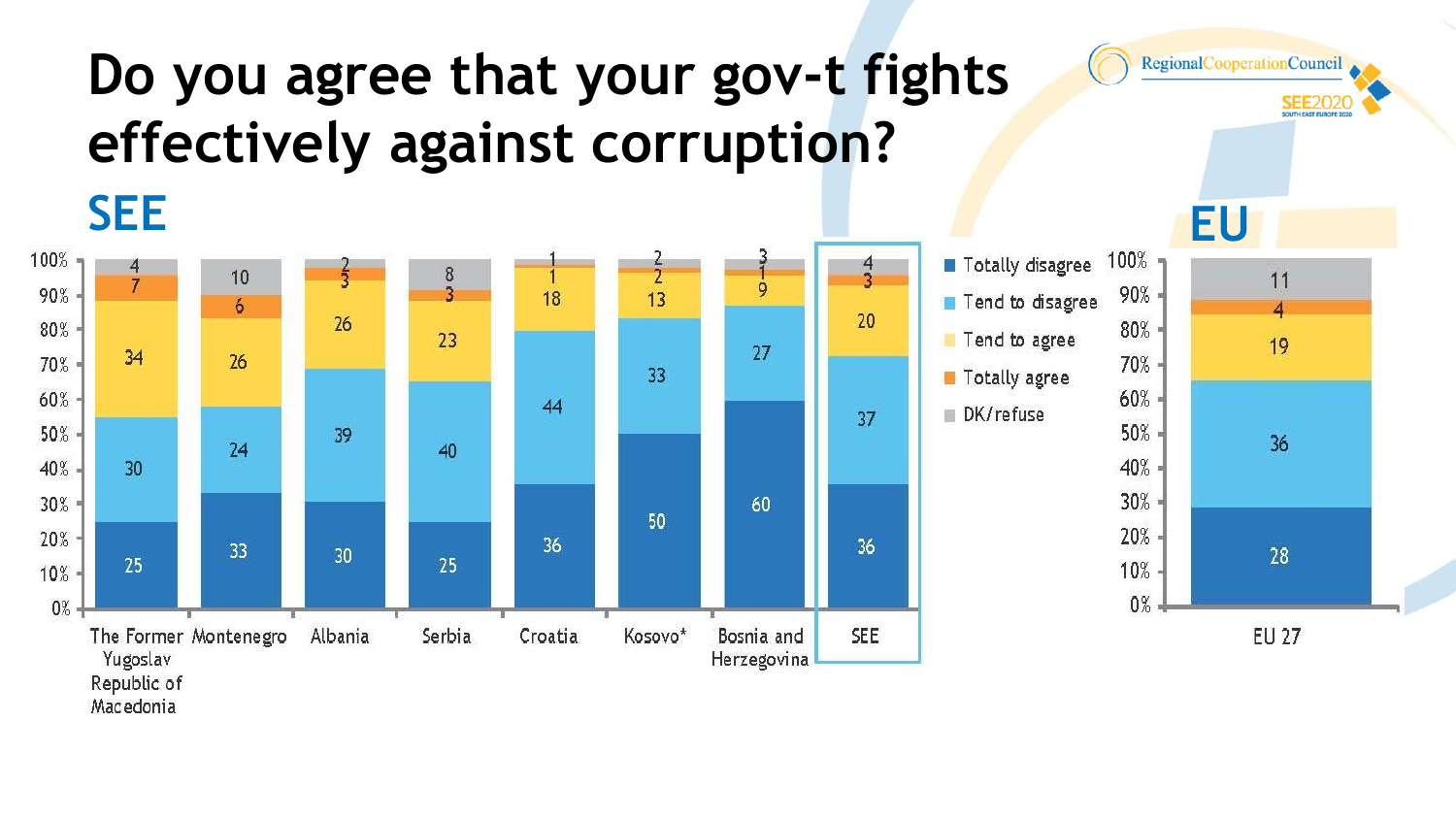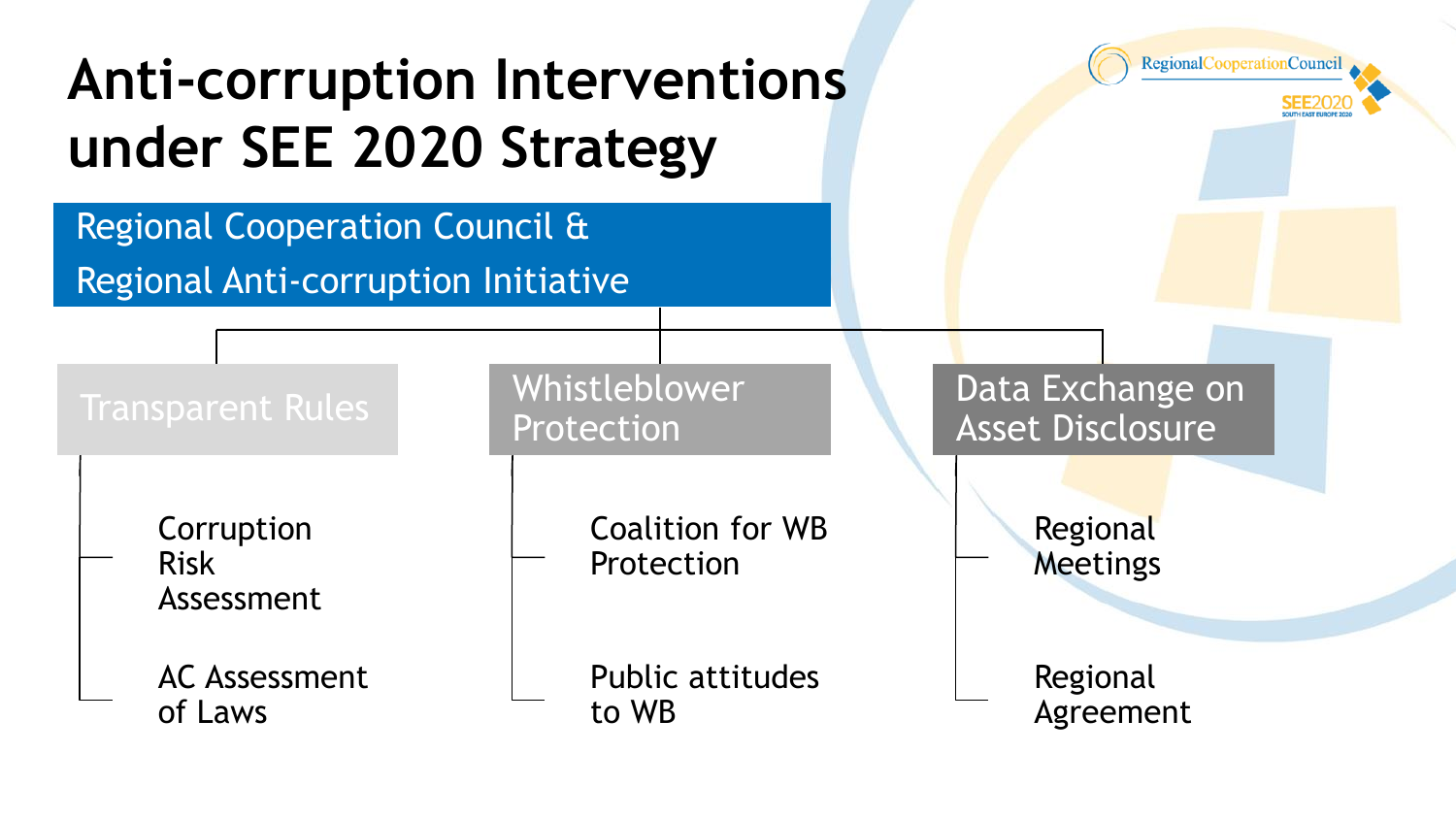## **Transparent Rules**



#### **Corruption Risk Assessment:**

- corruption preventive tool
- identification of corruption and integrity risks in public sector
- management tool for improving governance

#### **Anti-corruption Assessment of Laws:**

- corruption preventive tool
- review of the form and substance of drafted or enacted legal rules
- detect and minimize future corruption risks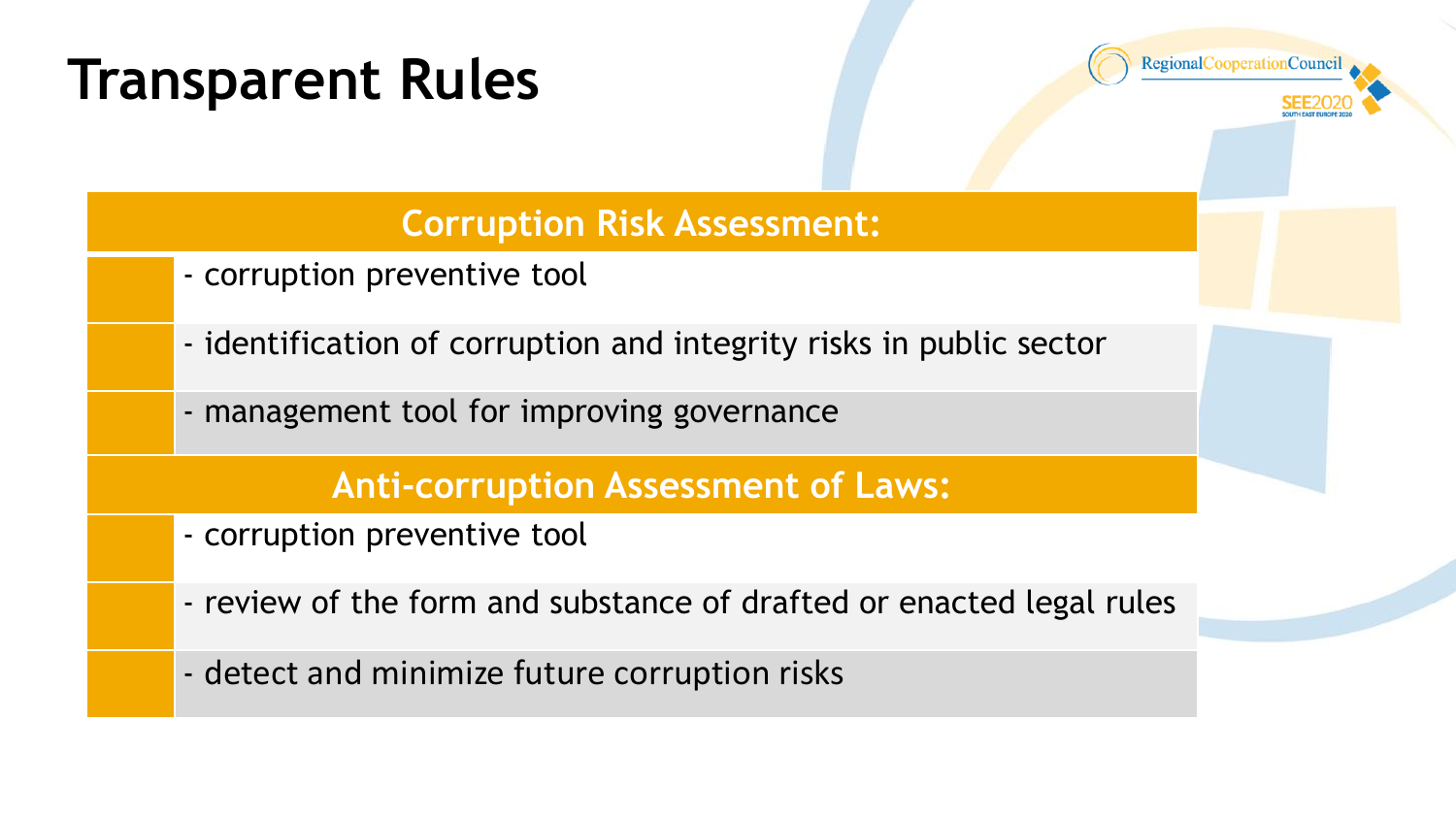## **Corruption Risk Assessment & Corruption Proofing of Legislation**



#### **Regional Studies**

- Best practices
- Potentials
- Tailored interventions

**Regional Methodologies**

- 10 Principles on Effective CRA
- 10 Principles on Effective Corruption Proofing

**National Methodologies**

- Albania
- BiH
- Macedonia
- Moldova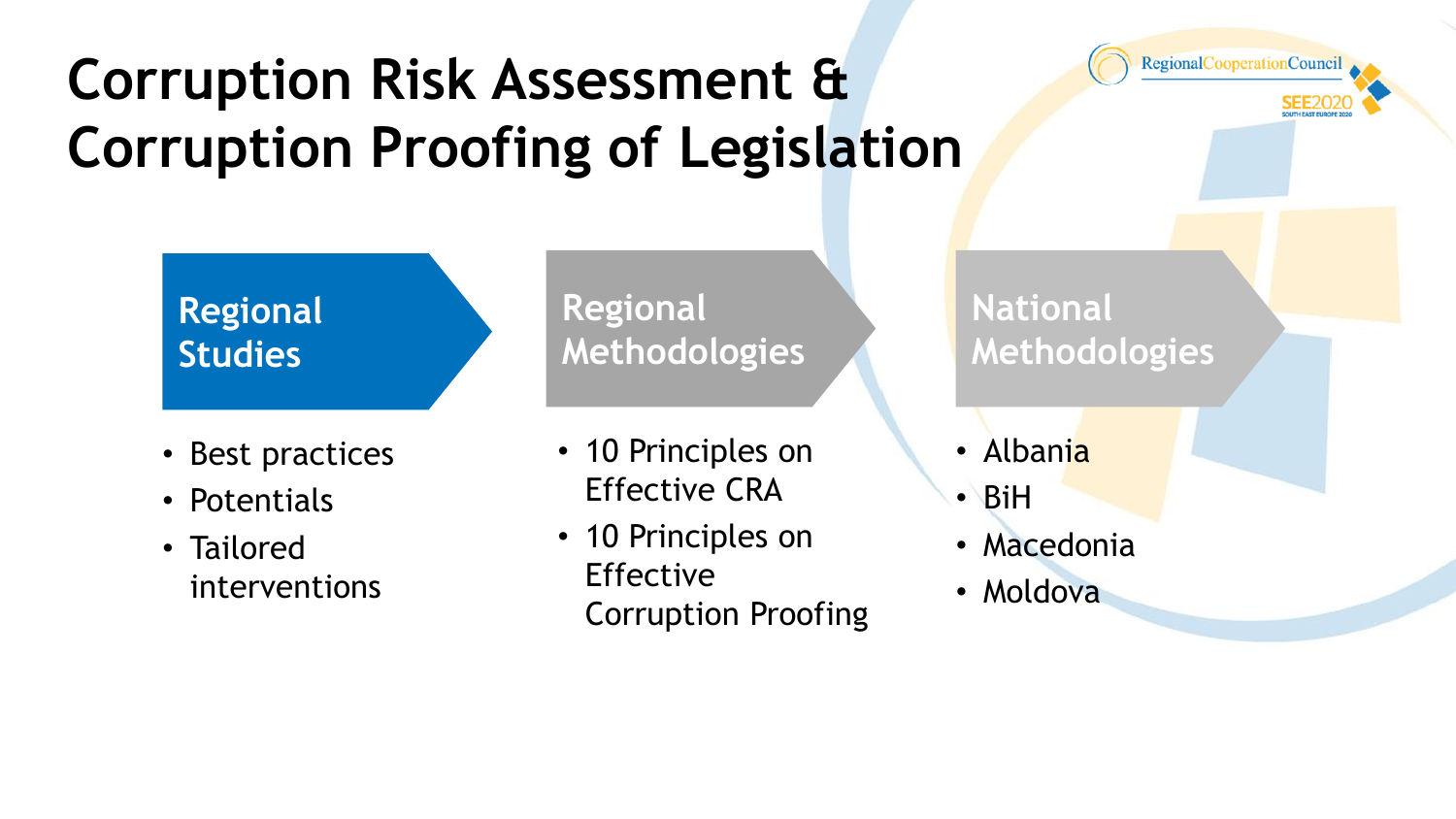## **Corruption Risk Assessment & Corruption Proofing of Legislation**



#### **Tailored Trainings**

- Corruption Risk Assessment
- Corruption proofing of legislation

#### **Tailored IT Tools**

- Corruption Risk Assessment
- Corruption proofing of legislation

**Sectorial Corruption Risk Assessment**

• Corruption-prone sectors under SEE 2020 Strategy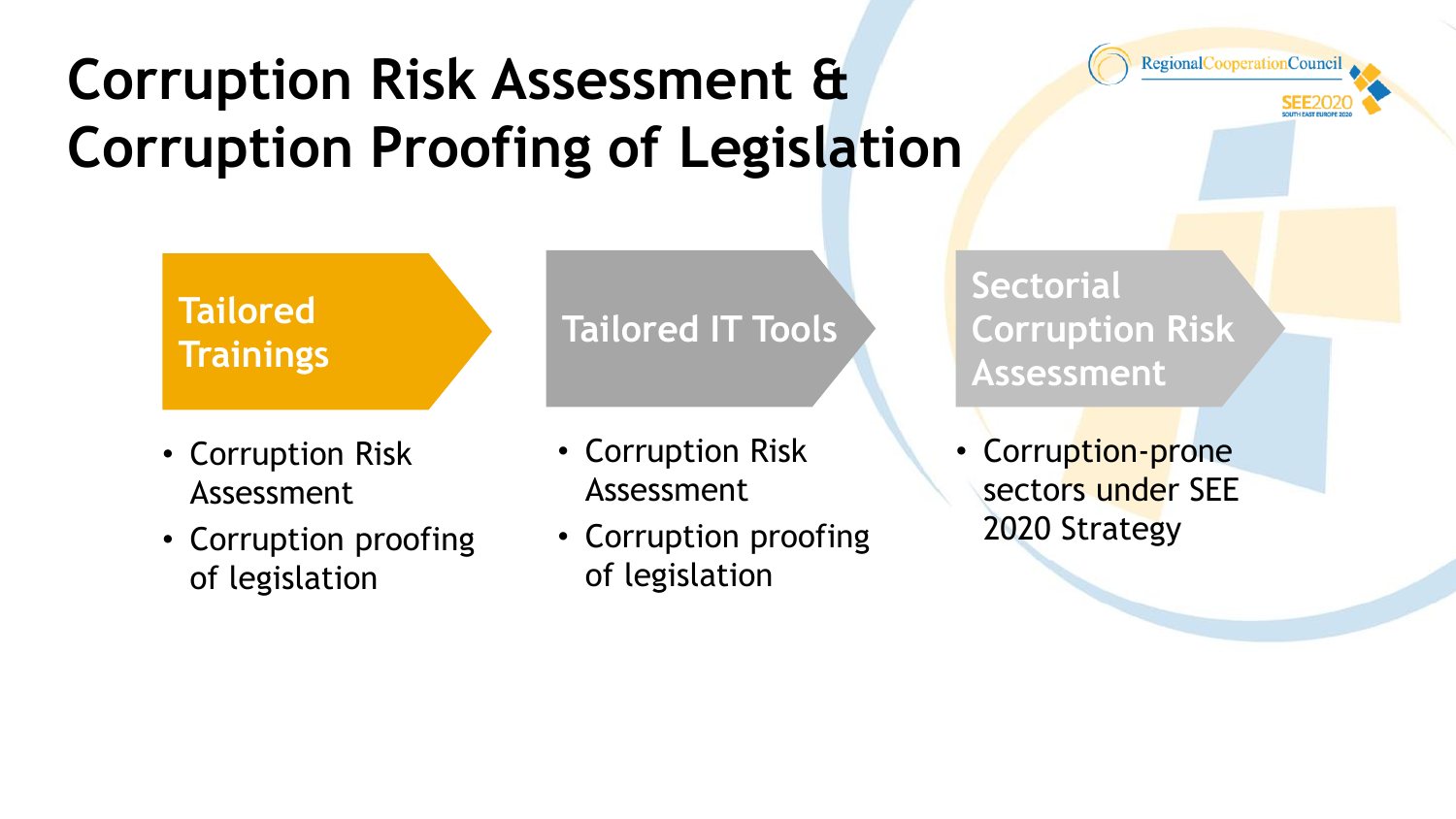RegionalCooperationCouncil **Do you think that the giving and taking of bribes, and the abuse of position and power for personal gain, are widespread among any of the following?** 



Other

- People working in the education sector
- DK/refuse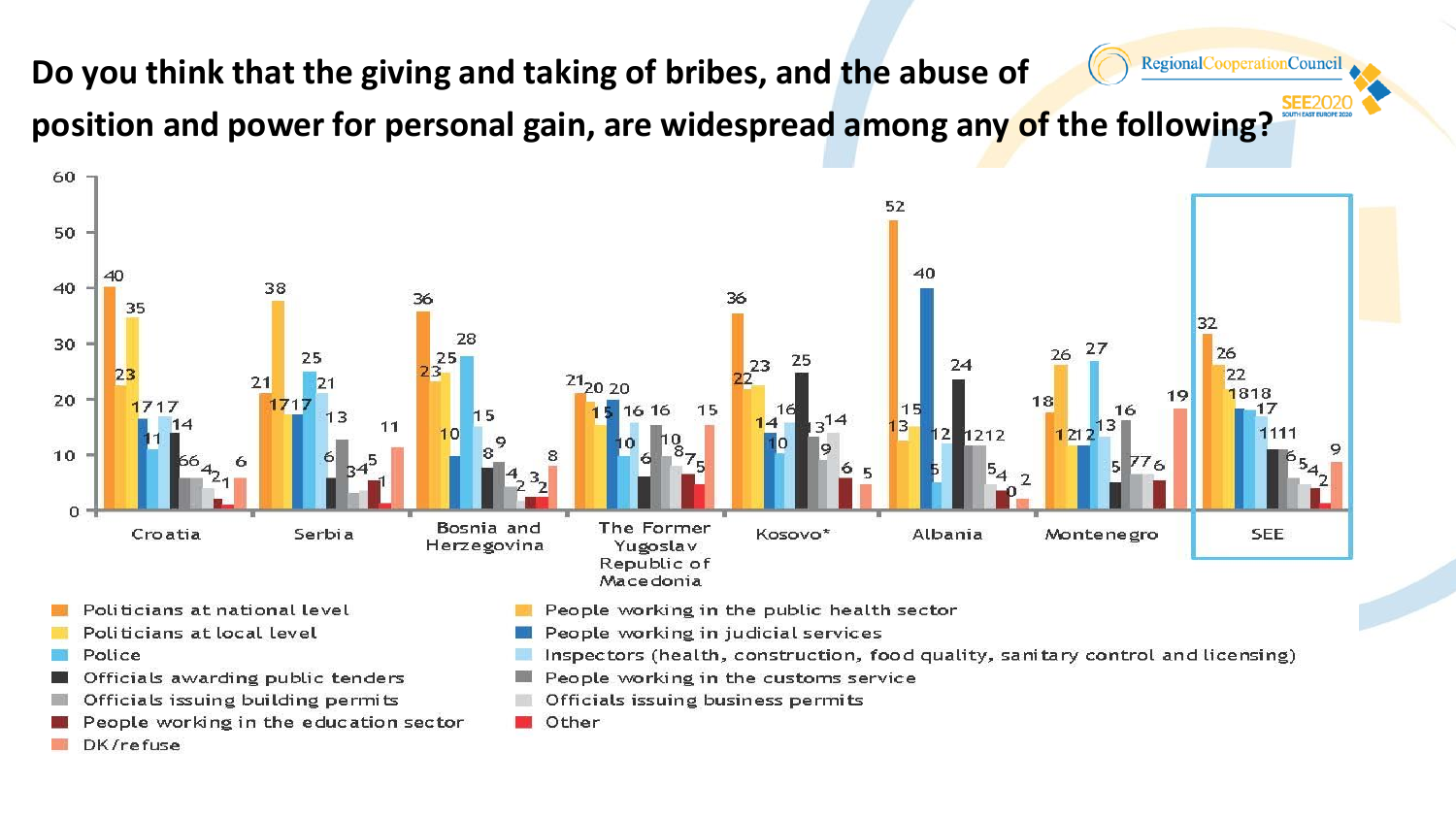## **Whistleblowers Protection**

RegionalCooperationCouncil

#### **SEE Coalition**

- Activists
- Journalists
- Experts
- 12 Jurisdictions

#### **Public Attitudes to WB**

- Public opinion survey
- Recommendations

**Documentary on WB Protection**

- Goal: Increased Public Awareness
- Regional Events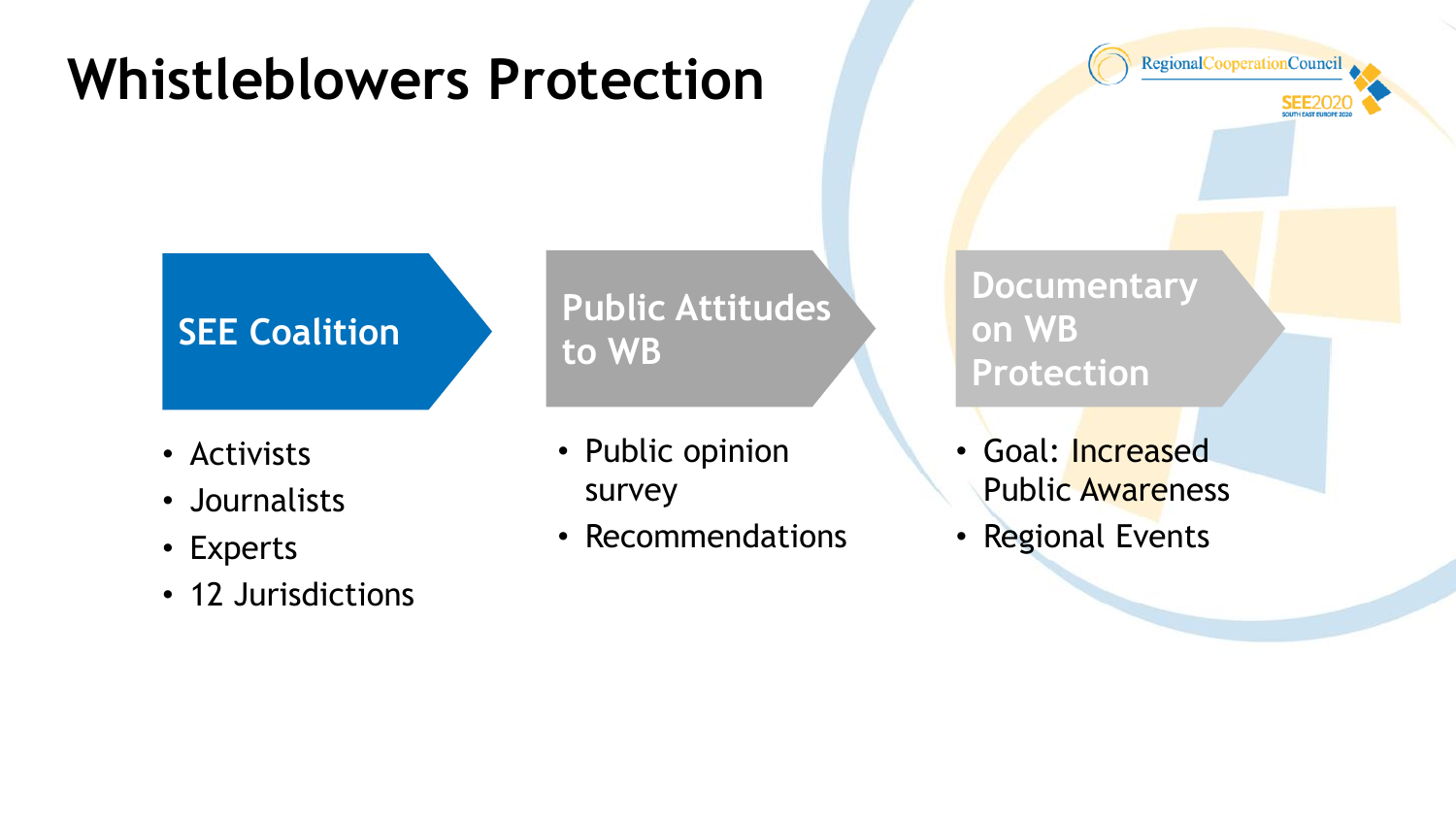## **Data Exchange on Asset Declarations**



#### **Issues:**

- Spending illegally obtained wealth abroad
- Oversight Bodies cannot access databases abroad
- No possibility of Mutual Legal Assistance use

#### **Solutions:**

- Regional cooperation of Oversight Bodies
- Regional Agreement to enable Data Exchange
- 3<sup>rd</sup> Regional Meeting on Asset Disclosure & Conflict of Interest October 20-21, Sofia, Bulgaria